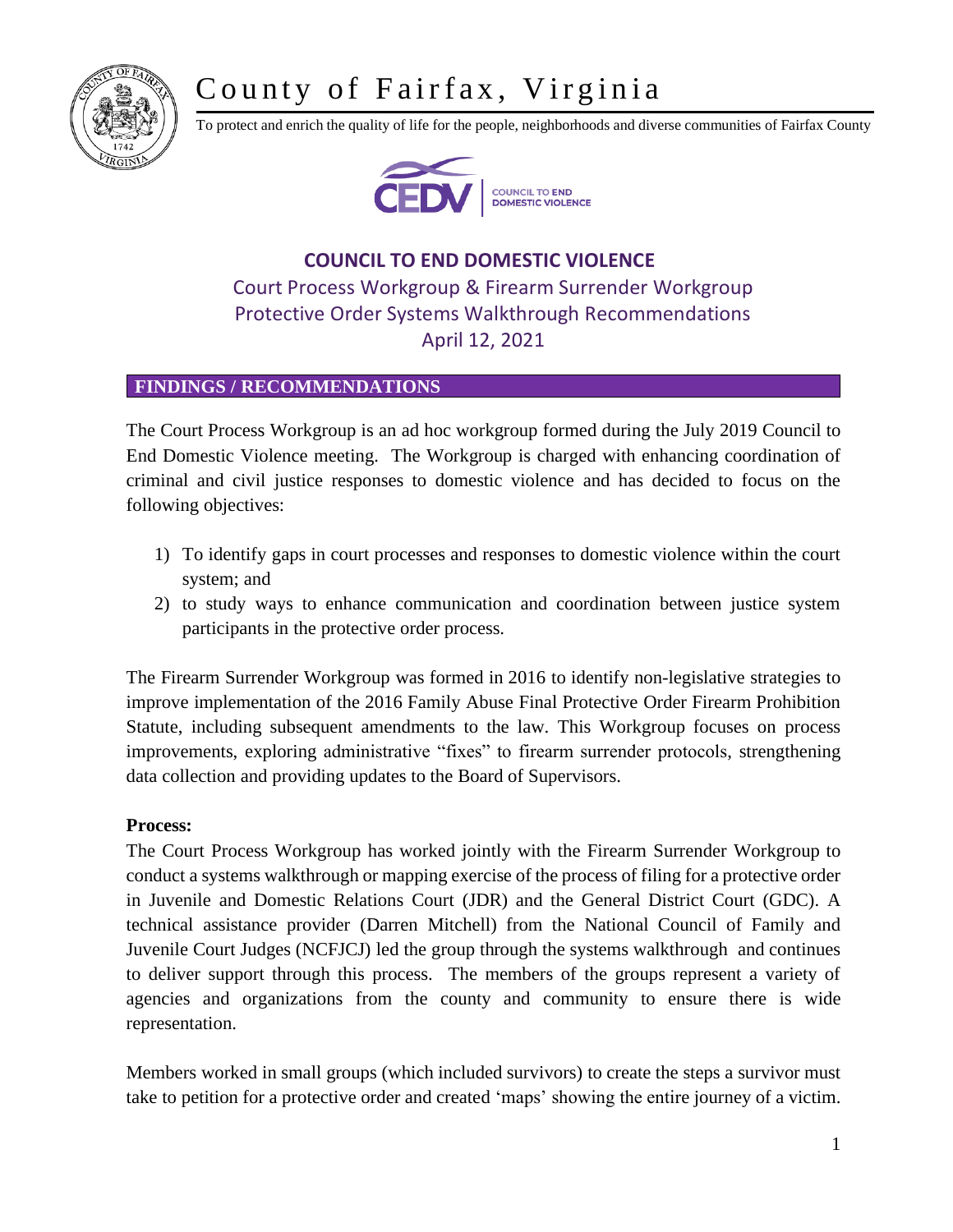The groups mutually agreed on one map for JDR and one map for GDC that is an accurate representation of each system. Through this process, the group identified gaps in the system and opportunities to improve and then voted on which gaps to prioritize and which issues to focus on. These gaps and areas of opportunity will be explained in more detail at the April 15<sup>th</sup> Council meeting. The following issues were prioritized in the following order for both GDC and JDR:

| <b>GDC</b>                               | <b>JDR</b>                                  |
|------------------------------------------|---------------------------------------------|
| Language access                          | Parallel criminal process/criminal          |
|                                          | POs/Commonwealth Attorney                   |
|                                          | involvement                                 |
| <b>Lethality Assessment Protocol</b>     | Firearm surrender process                   |
| administration (LAP) (LAP is not         |                                             |
| administered for dating violence cases   |                                             |
| where partners do not cohabitate or have |                                             |
| a child in common)                       |                                             |
| Filing of Preliminary Protective Order   | Communication amongst stakeholders          |
| (PPO)                                    |                                             |
| Firearm surrender process                | Relief granted by the court: Children,      |
|                                          | batterer's intervention; mental health and  |
|                                          | substance use services; etc.                |
| Providing clear information to public    | Police response (investigation; arrest      |
| about filing and appeal process          | decision; LAP administration)               |
| Parallel criminal process/criminal       | Other entry points (DV Action               |
| Protective Orders (POs)/Commonwealth     | Center/other advocate; faith-based;         |
| Attorney involvement                     | friends/family; hotline)                    |
| Victim services/DV detective follow-up   | Providing clear information to petitioners  |
|                                          | about filing, available options for relief, |
|                                          | and appeal process                          |

### **Recommendation:**

The Court Process and Firearm Surrender Workgroups make the recommendation to take the work forward to address the above identified issues through the creation of new subgroups to address specific issues, as well as utilizing existing structures within the coordinated community response as follows:

- **1) Formation of a subgroup (through existing Court Process Workgroup) on victim's access to the protection order process in both the GDC and JDRDC** Focus includes:
	- Providing clear information to petitioners about filing, available options for relief, and appeal process
	- Filing of the PPO
	- Language access